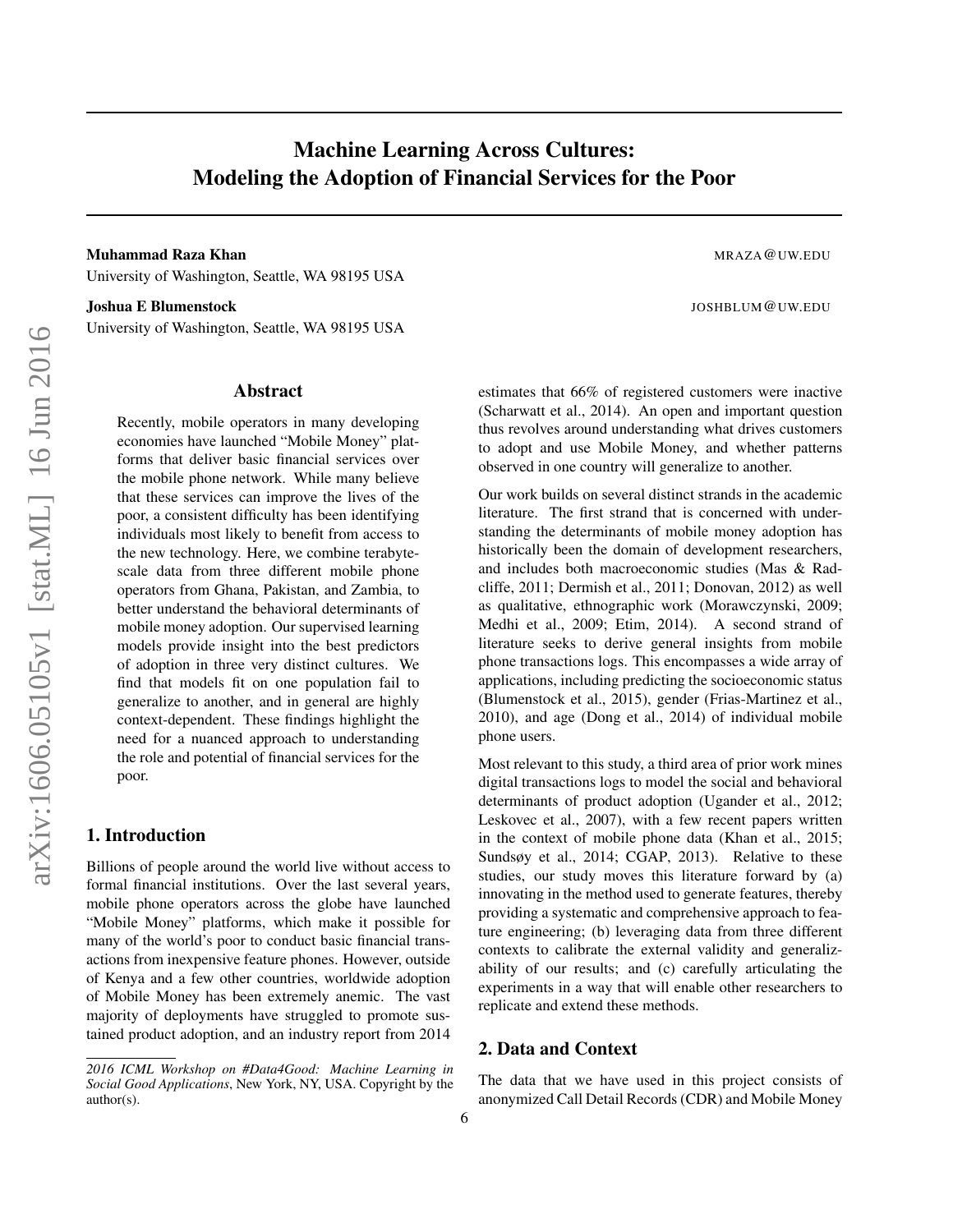Transaction Records (MMTR) of all the subscribers from three different operators in Ghana, Pakistan, and Zambia. All three countries rank in the bottom third of the Human Development Index and Financial Inclusion Index as shown in Table 1. The CDR and MMTR contain basic metadata on every event that occurs on the mobile phone network, including phone calls, text messages, and any form of Mobile Money activity. In total, the original data contains billions of transactions conducted by tens of millions of unique individuals. Each dataset spans several months of activity, which we divide into a "training" period and an "evaluation" period. CDR from a 10-day training period was used to engineer features and fit a predictive model, where the target variables (based on Mobile Money activity) were measured in a subsequent 3-month evaluation period. Based on activity during the evaluation period, each subscribers is categorized as a "Voice Only User" (no MM activity), a "Registered Mobile Money User" (one or more MMTR's), or an "Active Mobile Money User" (at least one MMTR in each month).

| Country                                                 | Ghana         | Pakistan       | Zambia         |
|---------------------------------------------------------|---------------|----------------|----------------|
| Panel A: National statistics (Source: World Bank)       |               |                |                |
| Population                                              | 25.90 Million | 185.00 Million | 15.72 Million  |
| GDP PPP adjusted                                        | \$4081.70     | \$4811.4       | \$3904.00      |
| Mobile accounts per 100 users                           | 115           | 73             | 67             |
| Adults without financial services                       | 59.49%        | 54.36%         | 86.97%         |
| Panel B: Mobile phone use (Source: Call Detail Records) |               |                |                |
| Calls per user per day                                  | 6.53(6.99)    | 7.76(10.25)    | 10.26 (102.86) |
| SMS per user per day                                    | 3.10(100.36)  | 38.71 (80.83)  | 10.88 (262.81) |
| No. of unique contacts                                  | 21.66 (24.91) | 46.93 (139.67) | 17.63 (328.63) |
| No. of unique towers                                    | 12.98 (16.07) | 24.15 (57.30)  | 7.35 (17.56)   |
|                                                         |               |                |                |

*Notes*: Standard deviations reported in parenthesis.

Table 1. Summary statistics by country

# 3. Feature Engineering

The most common approach to constructing interpretable metrics ("features") from the phone data is to hand-craft a small number of features that correspond to some intuition of the researcher. For instance, (Dong et al., 2014) focus on 5 topological properties of the static social network. In contrast, we employ a deterministic finite automaton (DFA), to formalize the feature generation process (McCulloch & Pitts, 1943; Blumenstock et al., 2015). We use the DFA to specify a set of legal operations that can be recursively applied to raw transactional data in order to produce valid features. The DFA we use to generate features from CDR is shown in Figure 1 (see also Algorithm 1). To interpret the set of features produced by the DFA, we map each feature onto the tree structure as shown in Figure 2, where each branch of the tree partitions the data into features that capture different behavioral characteristics of the subscriber.

Algorithm 1 Feature Generation Algorithm

Data: cdr (Call Detail Records of all users) Data: opmap (Dictionary of possible operations) Result: Features

Step 1: Perform reduce by grouping only on ego foreach type*,* dir1 *in* cdrtypes*,*direction do  $filteredCDR \leftarrow cdr$ .filter(type,dir1) foreach f ield *in* cdr do  $grouped data \leftarrow filtered CDRmap([ego])$  $+$ [combinations( $field$ ])) foreach op *in* opmap*[*f ield*]* do  $reduced data \leftarrow grouped data$ .reduce(op) insert reduceddata in featuresArray  $reducedata2 \leftarrow reduced data.\text{map}(ego,$ alters).reduce(op) insert reduceddata2 in featuresArray end end end

# 4. Results

Using the features generated by DFA 3 our next steps were to (a) build a predictive model that can be used to identify likely adopters, (b) use these features to understand the determinants of Mobile Money use, and (c) determine the extent to which models and features from one context can generalize to another.

#### 4.1. Predicting Mobile Money Use

We use a variety of supervised learning algorithms to attempt two classification tasks: Voice Only vs. Registered User, and Voice Only vs. Active User. For this task, we drew a stratified random sample of 10,000 subscribers from each of the three user types from each of the three countries. Here, we focus on the results from gradient boosting (Friedman, 2001), which marginally outperformed other common classifiers including logistic regression, svm, and so forth. As shown in the Figure 3, the gradient boosting with DFA based features significantly outperforms the naive baseline, and we achieve marginally better success in identifying Active Mobile Money users than Registered Mobile Money users in all of the countries. We will return to the interpretation of these results in Section 5.

#### 4.2. Determinants of Mobile Money Adoption

To investigate the prominant denominators of Mobile Money adoption, we calculate the *AUC* from a bivariate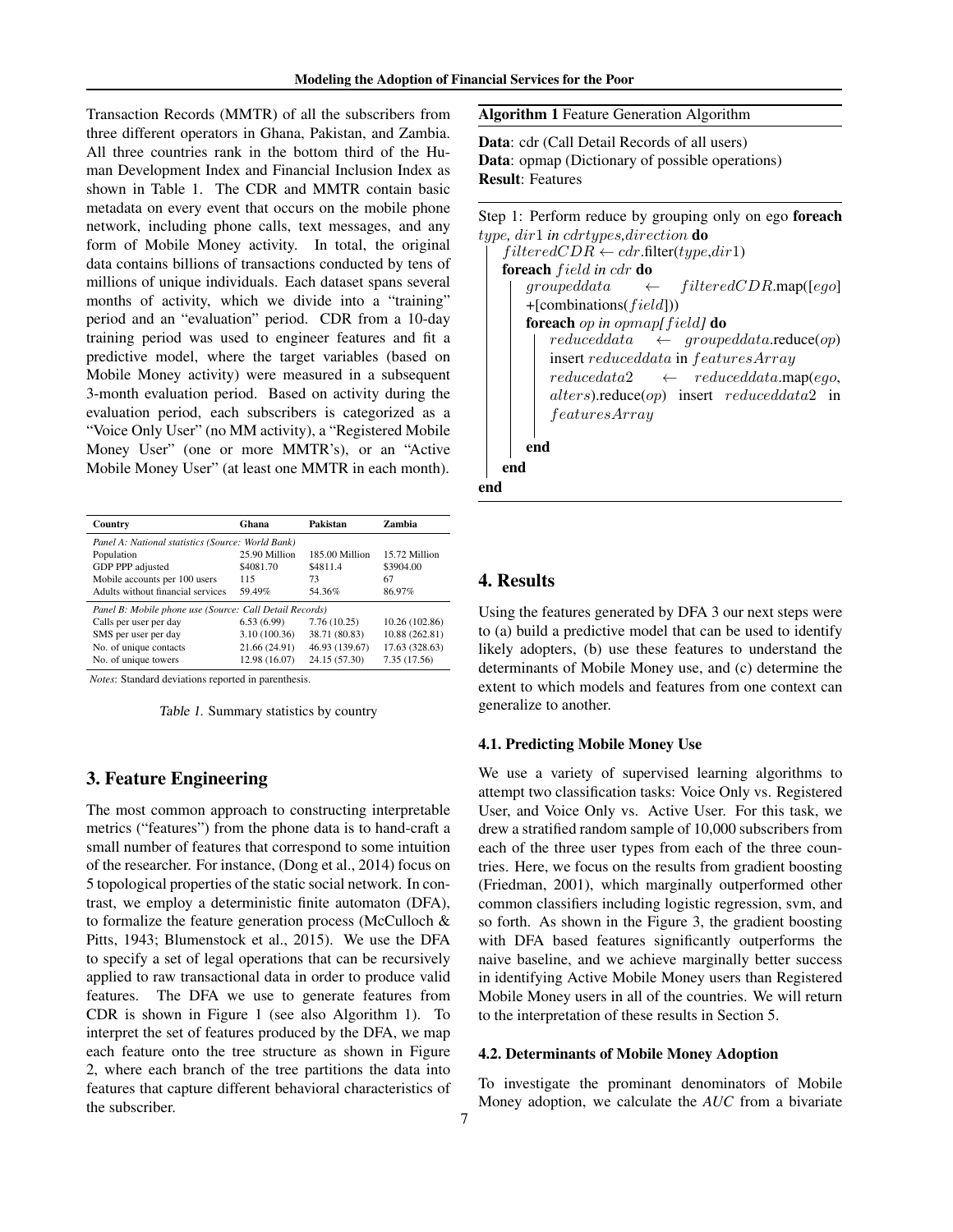





Figure 3. Model Accuracy. Left figure shows accuracy in identifying Mobile Money users within each country; Right figure shows Accuracy when model is trained in one country and evaluated in another.

logistic regression of the response variable on each individual feature. We also calculate the *normalized feature importance (NFI)* as the relative significance of each feature in the final gradient boosting classifier operating on all of the features.

The distribution of unconditional AUC values for all the features generated through the methods explained in section 3 is shown in Figure 4 (left panel), using Ghana as a test case. Each violin plot shows the distribution of AUC values for all features of a given type - such as all "ego" features, or all "movement" features. While a large number of features have AUC values near 0.5, there are a small number of highly predictive features with AUC $\geq$ 0.75. The right panel of Figure 4 shows the distribution of AUC values for the subset of features related to the subscriber's first degree network (Actor="Voice Alters" and Type="All"), a subset that is generally more predictive of Mobile Money use in Ghana. Here, the range of AUC values is significantly higher than in the full set of features, and some sub-classes such as "Network", which capture the structure of the subscriber's first degree network, have uniformly high predictive power.

Figure 5 shows the NFI distribution obtained through gradient boosting model operating on all of the features. Just like unconditional ranking, each class of features in this case also contains a mass of features with low predictive power, but perhaps most striking in Figure 5 are the differences between countries in the relative importance of each class of features.

#### 4.3. Learning Across Cultures?

Our standardized methods and analysis performed across all three countries. This makes it possible to answer a question that has been elusive in prior studies of the adoption of new technologies in developing countries: *Do the behavioral determinants of adoption identified in one context generalize to another?* Based on the analysis we have performed, our short answer to this question appears to be, "No."

The right panel of Figure 3 shows the performance of a classifier trained in one country and evaluated in another.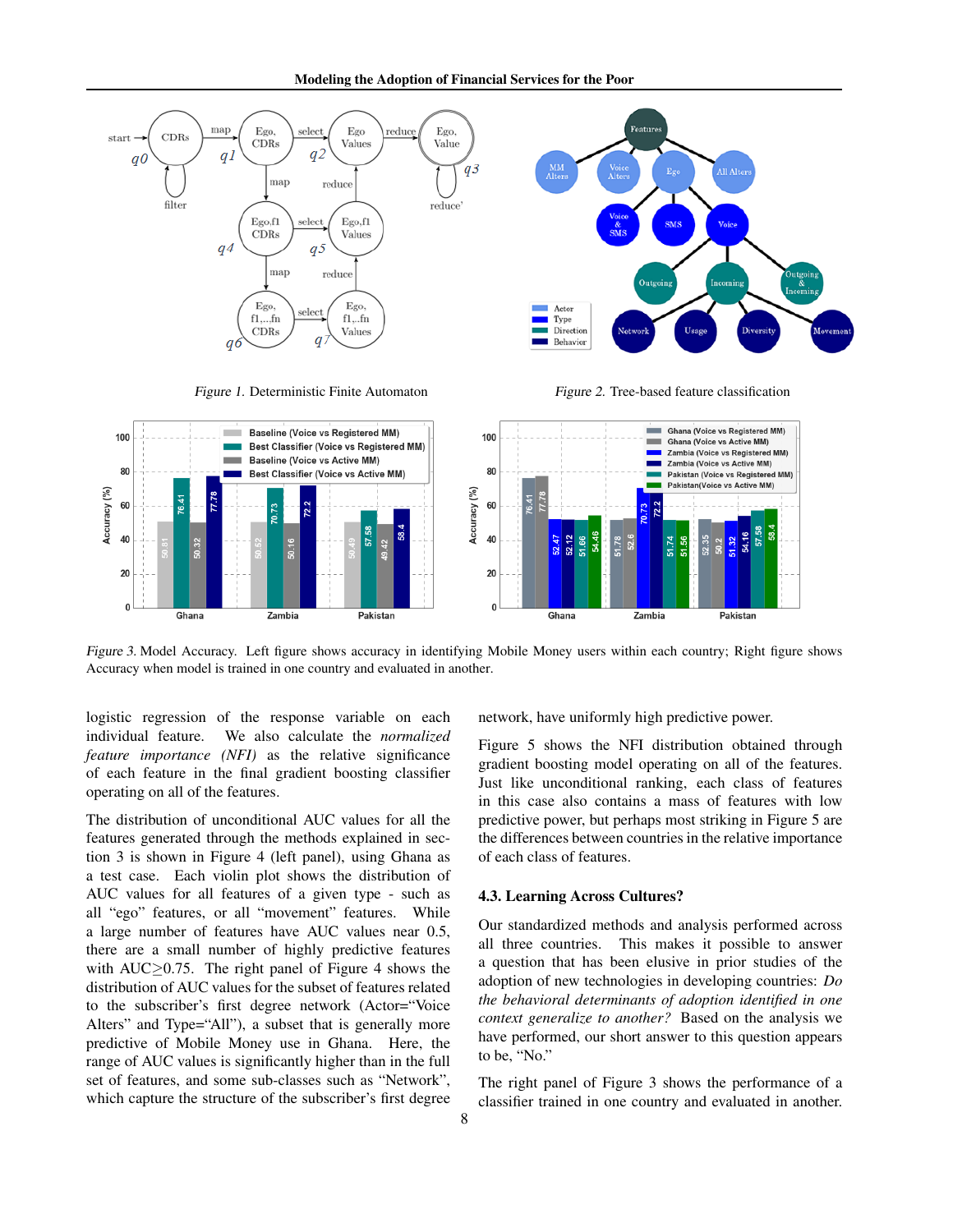

Figure 4. Distribution of AUC values for each feature category. Left figure shows all features in Ghana; Right figure shows the subset of features in Ghana where Actor='Voice Alters' and Type='All'



Figure 5. Normalized feature importance

The first set of six bars shows that the classifiers trained in Ghana perform well in Ghana (the first two grey bars), replicating the results in Figure 3. However, that same Ghana model does quite poorly when evaluated in Zambia (the next two blue bars) or Pakistan (the final two green bars). While it is almost certain that a more sophisticated approach to transductive transfer learning would perform better (Pan et al., 2011), the naive application of a model out of context is quite ineffective.

# 5. Discussion and Conclusions

Taken in the broader context of research into the determinants of Mobile Money adoption, the preceding results uncover several unexpected patterns.It is not surprising that classifiers using CDR-data can predict Mobile Money use. However, we were surprised to find that the supervised model was only marginally better able to identify Active Mobile Money users than Registered Mobile Money users. Since true financial inclusion requires active use, this remains an important topic for future work.

Also interesting are the differences in performance of the same modeling approach applied in different contexts. Most striking here is the relatively poor performance in

Pakistan, where the 18% improvement over the baseline is dwarfed by the 55% improvement over the baseline achieved in Ghana. We believe this may also in part be an artifact of the "one size fits all" approach we have taken to standardizing definitions and methods across countries. In particular, there is one type of Mobile Money transaction that is extremely common in Pakistan, which allows a subscriber to add prepaid phone credit to her phone account using Mobile Money. Anecdotally, it is common practice in Pakistan for the retailers of phone credit to perform this Mobile Money transaction on behalf of the subscriber. This potential source of bias highlights the brittle nature of the cross-country analysis, which in its current form does not allow for country-specific adaptation.

Most importantly, our results suggest that across different countries in the developing world, no single set of behavioral features is likely to consistently predict Mobile Money adoption and use. For policymakers interested in promoting the growth of mobile-based financial services, this indicates that the details of the local context will be critical in achieving sustained adoption and use of financial services for the poor.